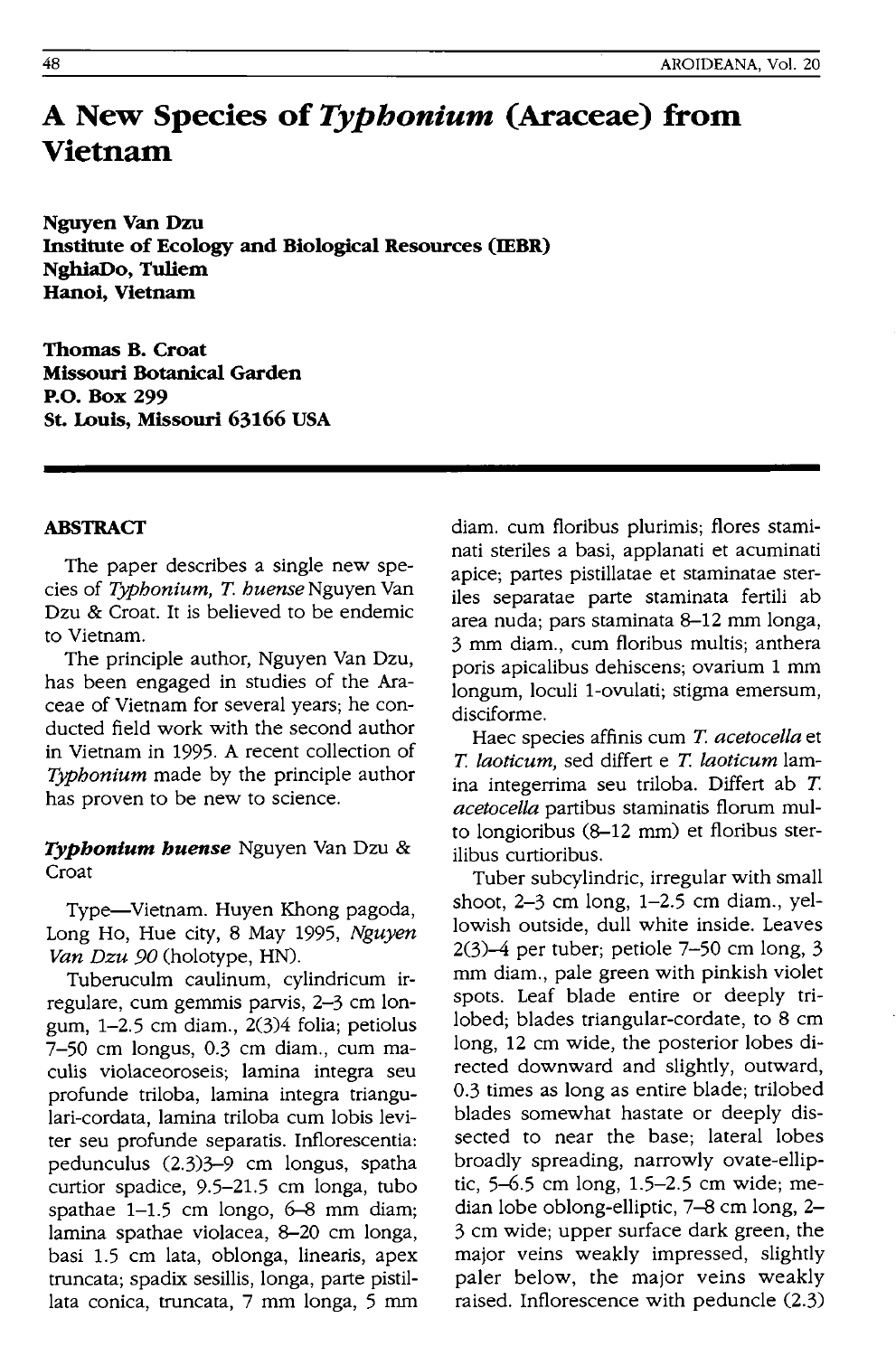

Fig. 1. *Typhonium huense* Nguyen Van Dzu & Croat. Habit.

3-9 cm long, whitish; spathe 9-21.5 cm long, slightly shorter than spadix; spathe tube  $1-1.5$  cm long,  $6-8$  mm diam., pale green outside with numerous purplish vi-

olet spots; inside pinkish white; spathe blade very thin, greenish white, tinged pale violet, 8-20 cm long, 1.5 cm wide at the base, narrowly and acutely tapered to



Fig. 2. *Typhonium huense* Nguyen Van Dzu & Croat. Inflorescence (spadix, including appendix, 11 cm long).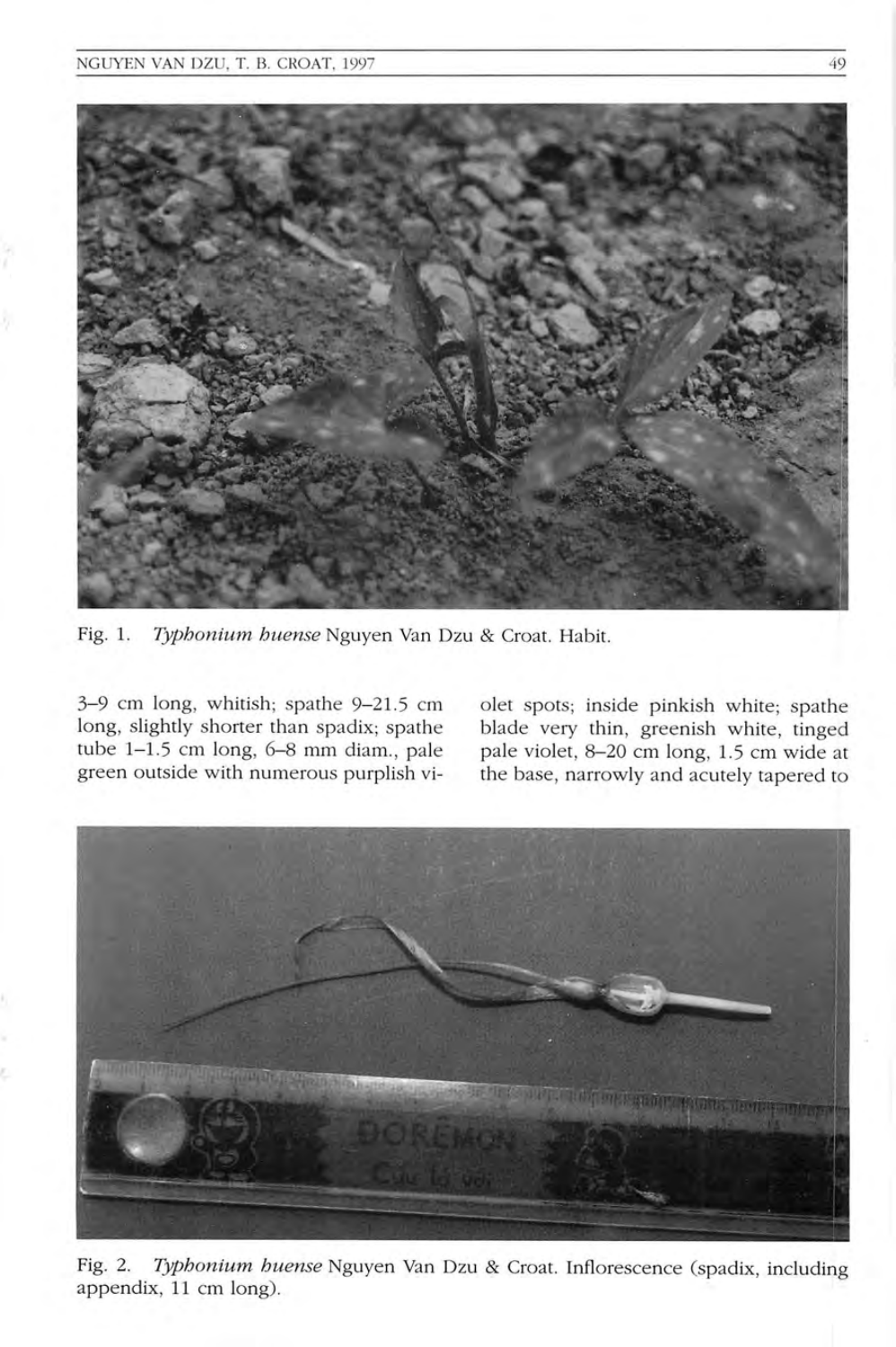

Fig. 3. *Typhonium huense* Nguyen Van Dzu & Croat. Staminate portion of spadix held just above throat of spathe tube (10 mm long).



Fig. 4. *Typhonium huense* Nguyen Van Dzu & Croat. Pistillate portion of spadix topped with sterile staminate flowers (entire unit 9 mm long).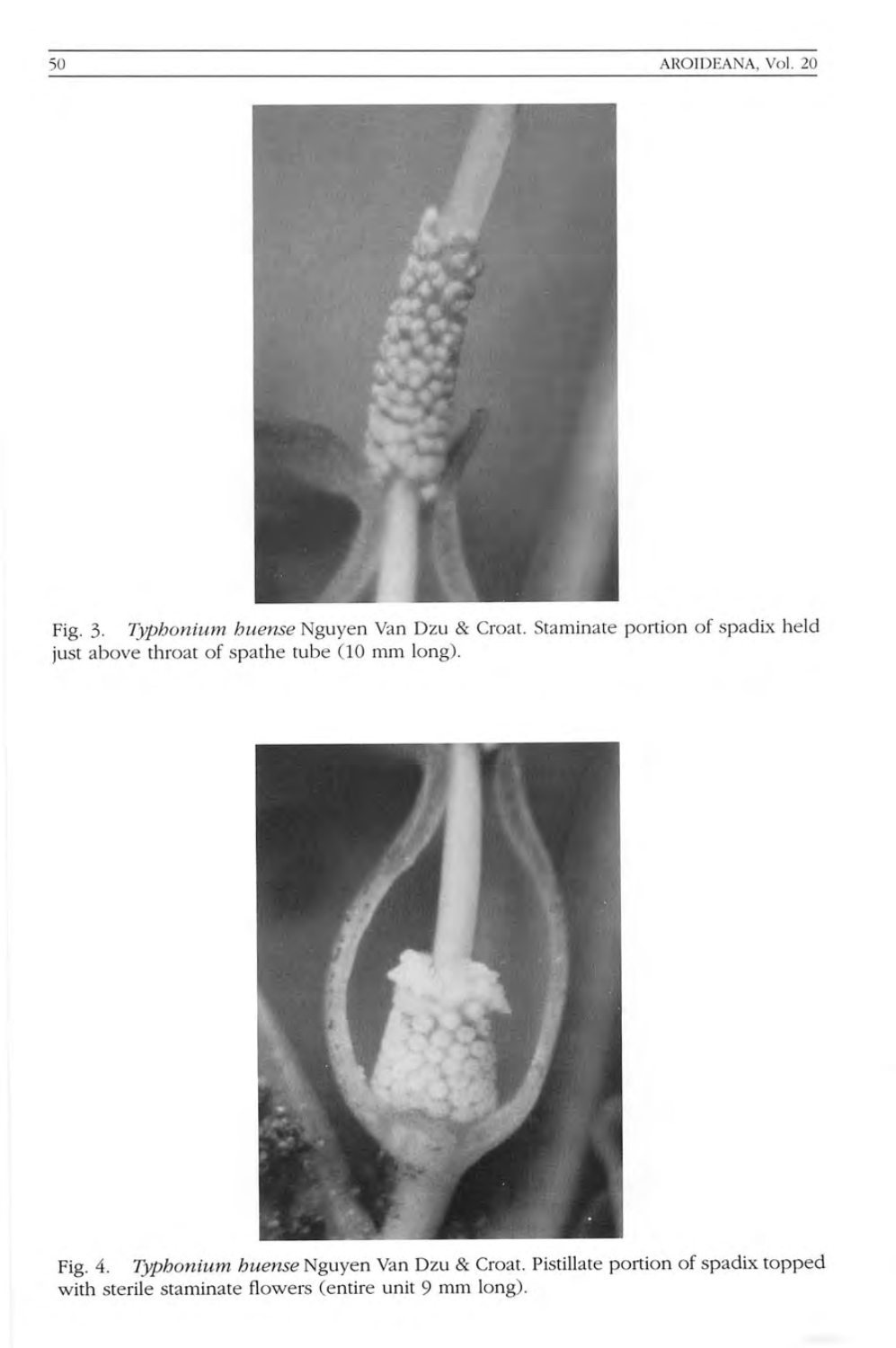

Fig. 5. *Typhonium huense* Nguyen Van Dzu & Croat. Inflorescence with enlargement of lower extremity and insets: A. Sterile male flowers B. Stamen C. Ovary D. Ovary cross-section.

apex and somewhat twisted; spadix sessile, more or less stiffly erect; pistillate portion conical, 7 mm long, 5 mm diam; pistillate flowers minute, 12-18 visible per spiral, pinkish, with a slender band of sterile staminate flowers contiguous with the pistillate spadix, this sterile staminate segment ca. 2 mm thick; the sterile staminate flowers flattened and acuminate at apex; the pistillate and sterile staminate portions separated from the fertile staminate portion by a smooth sterile stipe fitting rather tightly into the constriction of the spathe tube; staminate portion of spadix pinkish, (7)8-12 mm long, 3 mm diam., appressed tightly into the top of flared upper edge of tube; staminate flowers minute, 7-8 visible per spiral; appendix flagellate, brownish to slightly violet, 11-19 cm long; stamens dehiscent by apical pores; ovary 1 mm long, 0.5 mm diam.; style slightly elevated, disciform; ovules 1 per locule.

*Typhonium huense* is apparently endemic to Vietnam, known only from the type locality near Hue in Central Vietnam near sea level. This species is characterized by deeply 3-lobed leaf blades, slender greenish spathes lightly tinged purplish violet on the blade, and the long-protruded appendix of the inflorescence exceeding the length of the spathe.

This species differs from T. *laoticum*  Gagnep. by having deeply three-lobed leaf blades (versus lanceolate to elliptic or ovate-cordate leaf blades on T. *laoticum). Typhonium huense* differs from T. *acetosella* Gagnep. by having larger blades with the medial lobe 7-8 cm long and 2-3 cm wide (versus  $4-7$  cm long and  $1-1.5(7)$ mm wide in T. *acetosella)* and the lateral lobes 5-6.5 cm long and 1.5-2.5 cm wide (versus 1-1.5 (5) mm wide for T. *acetosella).* In addition, T. *huense* differs from T. *acetocella* in a longer staminate portion of the spadix (7-12 mm long versus less than 5 mm long for T. *acetocella)* and shorter sterile flowers.

### **ACKNOWLEDGMENTS**

The authors wish to thank Wilbert Hetterscheid for a critical review of this paper.

#### **LITERATURE CITED**

- Gagnepain, F. R. 1942. Araceae. *In* J. Leconte (ed.), Flore général de l'Indo*chine,* 6(9):1076-1196, Figs. 102-113. Maisson, Paris.
- Li, H. 1979. Angiospermae, Monocotyledoneae, Araceae, Lemnaceae. *In* C. Y. Wu and H. Li (eds.), *Flora republicae popularis sinicae, 13(2):1-242.*
- Pham Hoang H6. 1972. *An Illustrated Flora of South Vietnam* 3(1). Saigon.